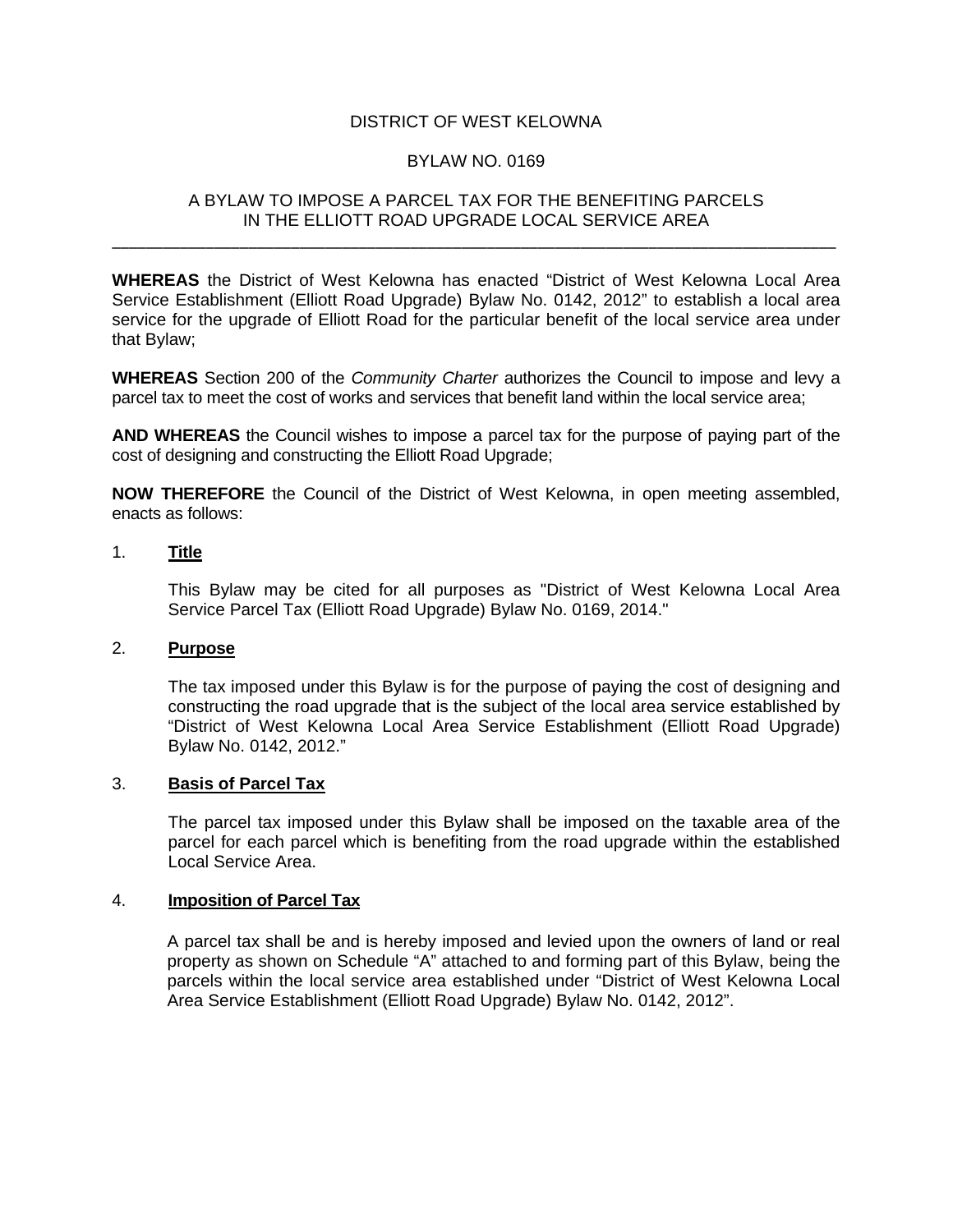# 5. **Term**

 The parcel tax imposed under this Bylaw will be imposed for a (20) year term commencing January 1, 2014.

# 6. **Parcel Tax Roll**

Every parcel tax assessment roll and every revision thereof shall be considered and dealt with by a Parcel Tax Roll Review Panel, appointed pursuant to the provisions of the *Community Charter*.

 $\frac{1}{2}$  ,  $\frac{1}{2}$  ,  $\frac{1}{2}$  ,  $\frac{1}{2}$  ,  $\frac{1}{2}$  ,  $\frac{1}{2}$  ,  $\frac{1}{2}$  ,  $\frac{1}{2}$  ,  $\frac{1}{2}$  ,  $\frac{1}{2}$  ,  $\frac{1}{2}$  ,  $\frac{1}{2}$  ,  $\frac{1}{2}$  ,  $\frac{1}{2}$  ,  $\frac{1}{2}$  ,  $\frac{1}{2}$  ,  $\frac{1}{2}$  ,  $\frac{1}{2}$  ,  $\frac{1$ 

READ A FIRST, SECOND AND THIRD TIME THIS 22<sup>ND</sup> DAY OF APRIL, 2014 ADOPTED THIS 13TH DAY OF MAY, 2014

MAYOR

CITY CLERK

\_\_\_\_\_\_\_\_\_\_\_\_\_\_\_\_\_\_\_\_\_\_\_\_\_\_\_\_\_\_